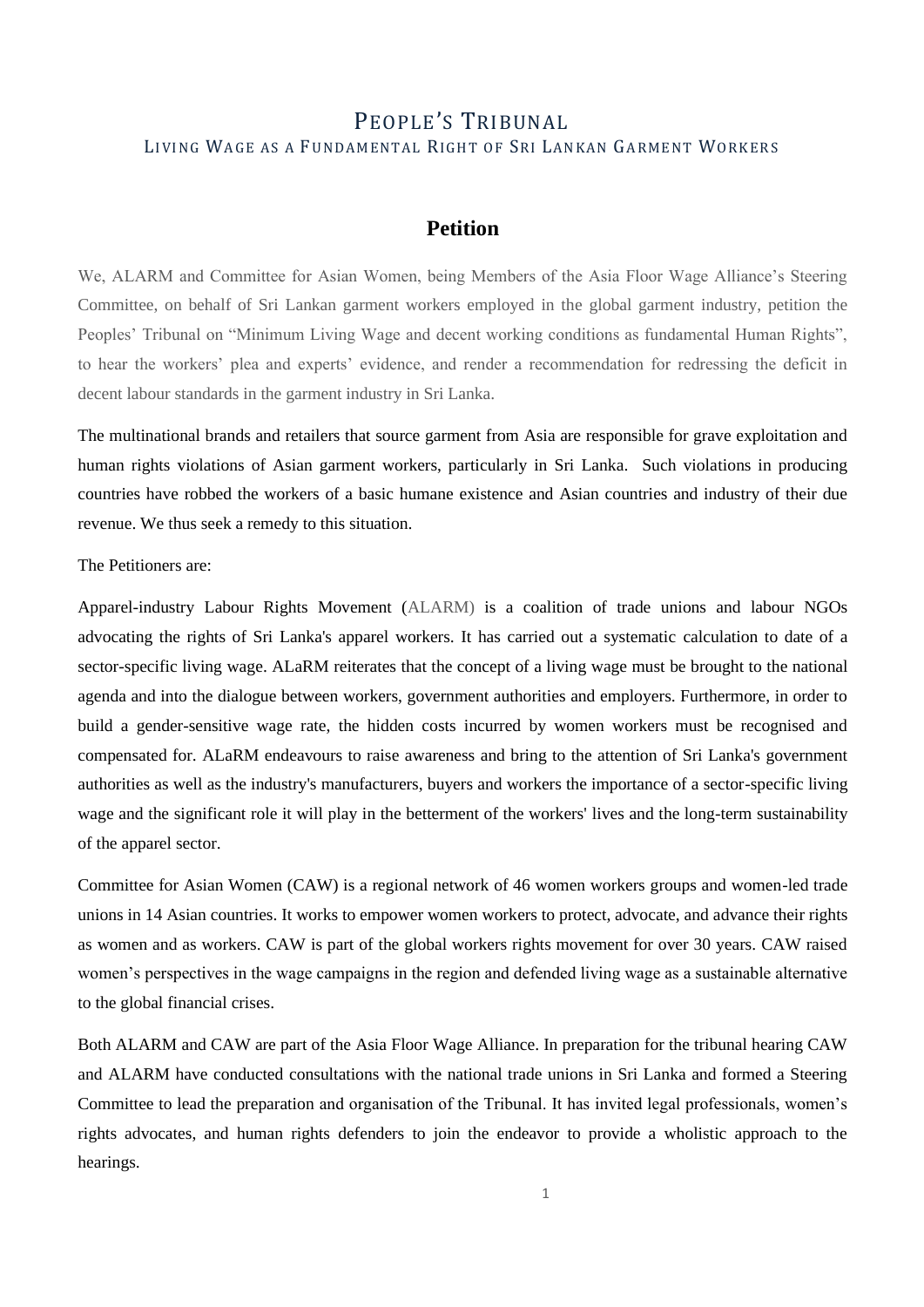#### **Preamble**

According to the International Labour Organisation (ILO), "Wage employment and wages are central to the world of work. Approximately half of the global labour force works for a wage. Living standards and the livelihood of wage earners and families depend on the level of wages, when and how they are adjusted and paid. Wages are a major component of overall consumption and a key factor in the economic performance of countries. The enormous expansion of the labour force participating directly and indirectly in the international exchange of goods and services and the growing interdependence of low-, middle- and high-income countries has squarely placed wages at the centre of the debate on globalization" (Global Wage Report 2008).

In 1944, the International Labour Organisation (the ILO) adopted the *Declaration of Philadelphia*, as an addition to the ILO's constitution. The *Declaration* articulated key principles: labour is not a commodity, freedom of expression and of association are essential to sustained progress, poverty anywhere constitutes a danger to prosperity everywhere, and that all human beings have the right to pursue both their material wellbeing and their spiritual development in conditions of freedom and dignity, of economic security and equal opportunity.

In June 2008, the International Labour Conference adopted an *ILO Declaration on Social Justice for a Fair Globalization*, based on the principles in the *Declaration of Philadelphia*. The *Declaration on Social Justice* supports "policies in regard to wages and earnings, hours and other conditions of work, designed to ensure a just share of the fruits of progress to all..." The 2008 Declaration recognises the importance of "full employment and the raising of standards of living, a *minimum living wage* and the extension of social security measures to provide a basic income to all in need..." In other words, social security, a decent wage, and formal and full employment are essential for a minimum living standard.

The importance of setting a *minimum wage* is to signal that not all conditions of work, or of life, are subject to negotiation or coercion. The significance of setting a *living wage* is that it makes concrete the idea that work should provide for one's life – that a working person should never, despite their efforts, be unable to support themselves and their families.

The Universal Declaration states in Article 23 (3) that "Everyone who works has the right to just and favourable remuneration ensuring for himself and his family an existence worthy of human dignity, and supplemented, if necessary, by other means of social protection."

The International Covenant on Economic, Social and Cultural Rights (ICESCR) has two articles related to wage. Article 7 defines remuneration as providing workers as a minimum, with:

(i) Fair wages and equal remuneration for work of equal value without distinction of any kind, in particular women being guaranteed conditions of work not inferior to those enjoyed by men with equal pay for equal work;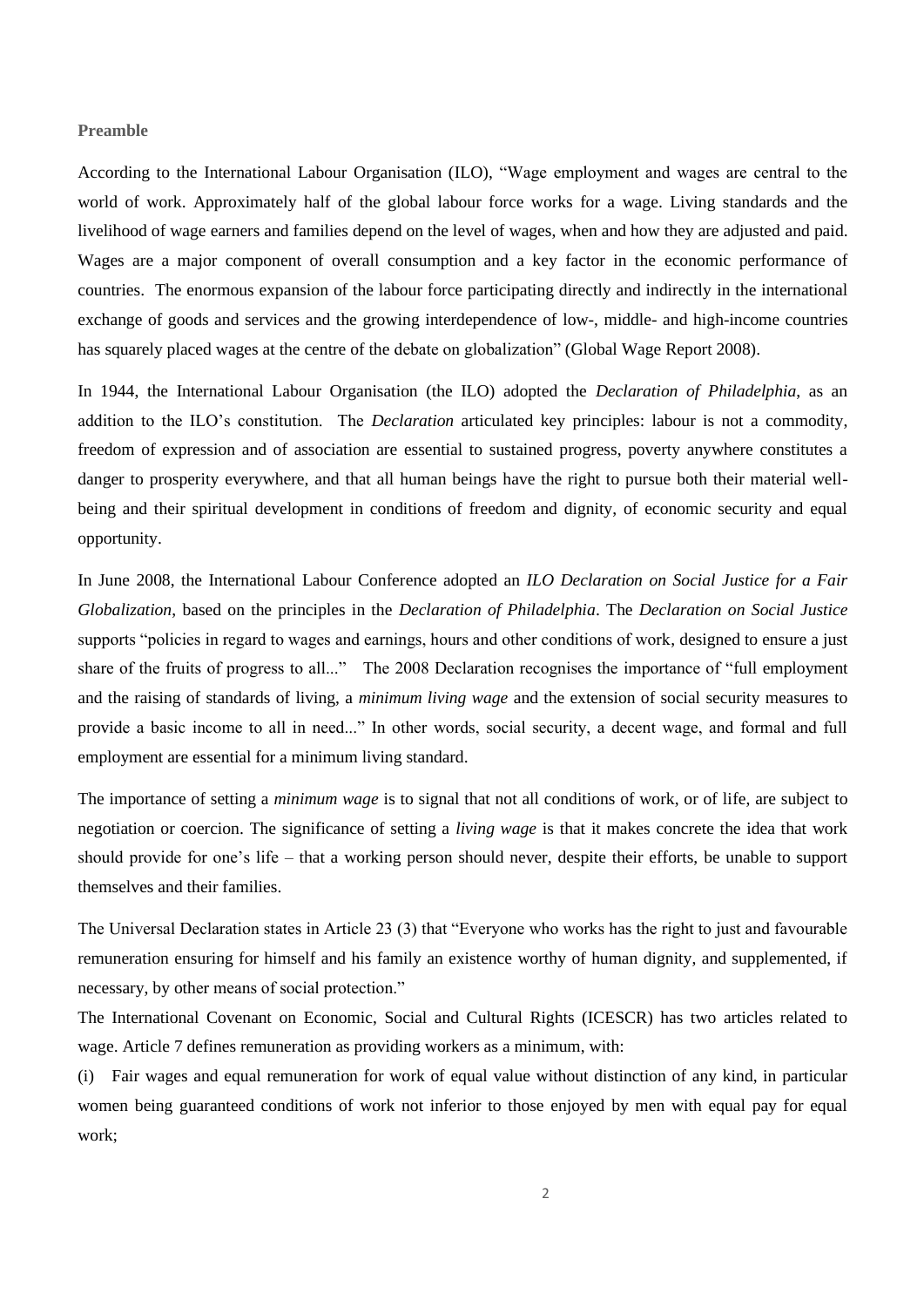(ii) A decent living for themselves and their families in accordance with the provisions of the present Covenant;

(iii) Safe and healthy working conditions;

(iv) Rest, leisure and reasonable limitation of working hours and periodic holidays with pay, as well as remuneration for public holidays

Article 11 (1) of ICESCR defines "the right of everyone to an adequate standard of living for himself and his family, including adequate food, clothing and housing, and to the continuous improvement of living conditions. The States Parties will take appropriate steps to ensure the realization of this right, recognizing to this effect the essential importance of international co-operation based on free consent.

The Convention on the Elimination of All Forms of Discrimination Against Women's Article 11 articulates the right to equal remuneration, including benefits, and to equal treatment in respect of work of equal value, as well as equality of treatment in the evaluation of the quality of work; it prohibits, subject to the imposition of sanctions, dismissal on the ground of pregnancy or of maternity leave and discrimination in dismissals on the basis of marital status.

Unfortunately the universal body of human rights instruments and standards only imply rather than assert a positive "Right to Wage." Based on the ILO's standard on wage as described above, the Sri Lanka Peoples' Tribunal, as part of the Asia Floor Wage Campaign seeks to assert a "Right to Minimum Living Wage." The relationship of wage to survival raises questions about the consequences of denial of wages. The growing gap between rich and poor and the increasing impoverishment of the majority of the working poor in Asia give rise to great economic inequality.

Denial of a minimum living wage is not only a grave injustice that perpetuates social, political and economic inequalities but jeopardises the entire global economic well-being, where the productive forces are deprived of the means of basic survival and of opportunities for development. Denial of a *minimum living wage* as a right directly impacts on the realization of universal and indivisible human rights, as illustrated herein:

Right to life: The insecurities that arise when workers are paid less than minimum wage make it impossible to actually satisfy the right to life, as it denies access to medical care in case of illness or accidents; it prevents the household from purchasing necessary nutritious food on a day to day basis; it removes the means to provide education to children towards improving their living standards; it means outright starvation for those without access to emergency assistance and relief goods in times of calamities or natural or man-made disasters.

Right to equal opportunity: The global gender division of labour, where female dominated industries are characterized by lower than minimum wages and exploitative practices, sustains the global manufacturing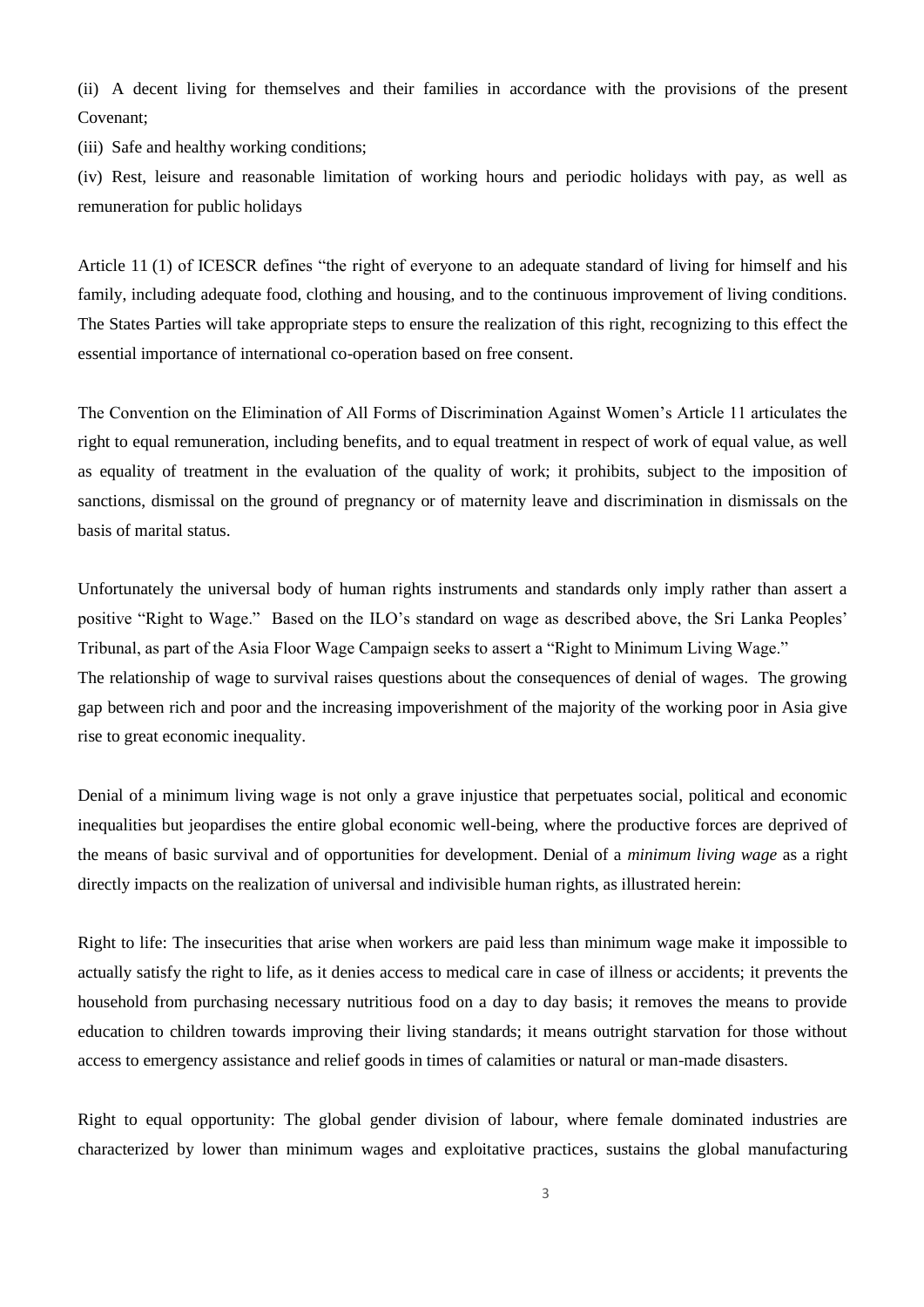industry, and is central to their profit-driven survival. Thus violating the right to equal opportunity and the right to minimum wage is the norm for those industries which seek to be so-called globally competitive.

Right to equal protection of the law: Propelled by globalisation, countries have created legal and political environments where it will be more difficult to petition the government to protect the right to minimum wage. Workers that have unionised and waged struggles on wage issues find that they lack the necessary protection against arbitrary dismissals or terminations. Many companies simply do not allow the formation and registration of unions.

Right to decent working hours: As a result of both challenging industrial relations and the need to satisfy their most basic necessities, garment workers are compelled to work overtime hours when their wages are below minimum wage. This subliminal form of coercion may be concealed, but its consequences clearly are visible in the daily struggles of workers who have succumbed to lengthy working hours to earn that scant extra revenue for survival. In light of such, the AFW grasps the need to establish a *minimum living wage,* as a means to impede forced labour and to ensure a liberating, not limiting society.

Right to a standard of living adequate for himself and his family: Without a decent *minimum living wage*, by no means are workers able to meet their basic needs of food, shelter nor clothing. Based on pragmatic accounts of what is to be considered as decent, the AFW would ensure that their wages are capable of satisfying such basic necessities.

The proliferation of various public and private institutions, the increasing levels of mediation, and the growing complexity of the global economic structure have made accountability for the denial of wage difficult and elusive. In order to make "Right to Minimum Living Wage" justiciable, both public and private institutions would need to be identified and mechanisms implemented for the delivery of this right.

The Garment Industry and wage deficits in Sri lanka<sup>1</sup>

A pressing concern in the Sri Lankan garment industry is that often its workers, despite long and hard work, do not earn enough to enjoy a decent standard of living. The rapidly rising cost of living that erodes the real wages and the stagnant or declining family incomes have given rise to the clamour for a more decent and fair wage structure in the industry. There is an industry strategy to base its competitive advantage on skilled work force and better labour standards, both of which needs a corresponding recognition of the value of the workers

<sup>1</sup> Sector Specific Living Wage for Sri Lankan Apparel Industry Workers- Survey Findings and Preliminary Report for Wider Discussion; Prepared for ALaRM by R.P.I.R. Prasanna and B.Gowthaman

<sup>[</sup>Source: Clean Clothes Campaign website [www.cleanclothes.org\]](http://www.cleanclothes.org/)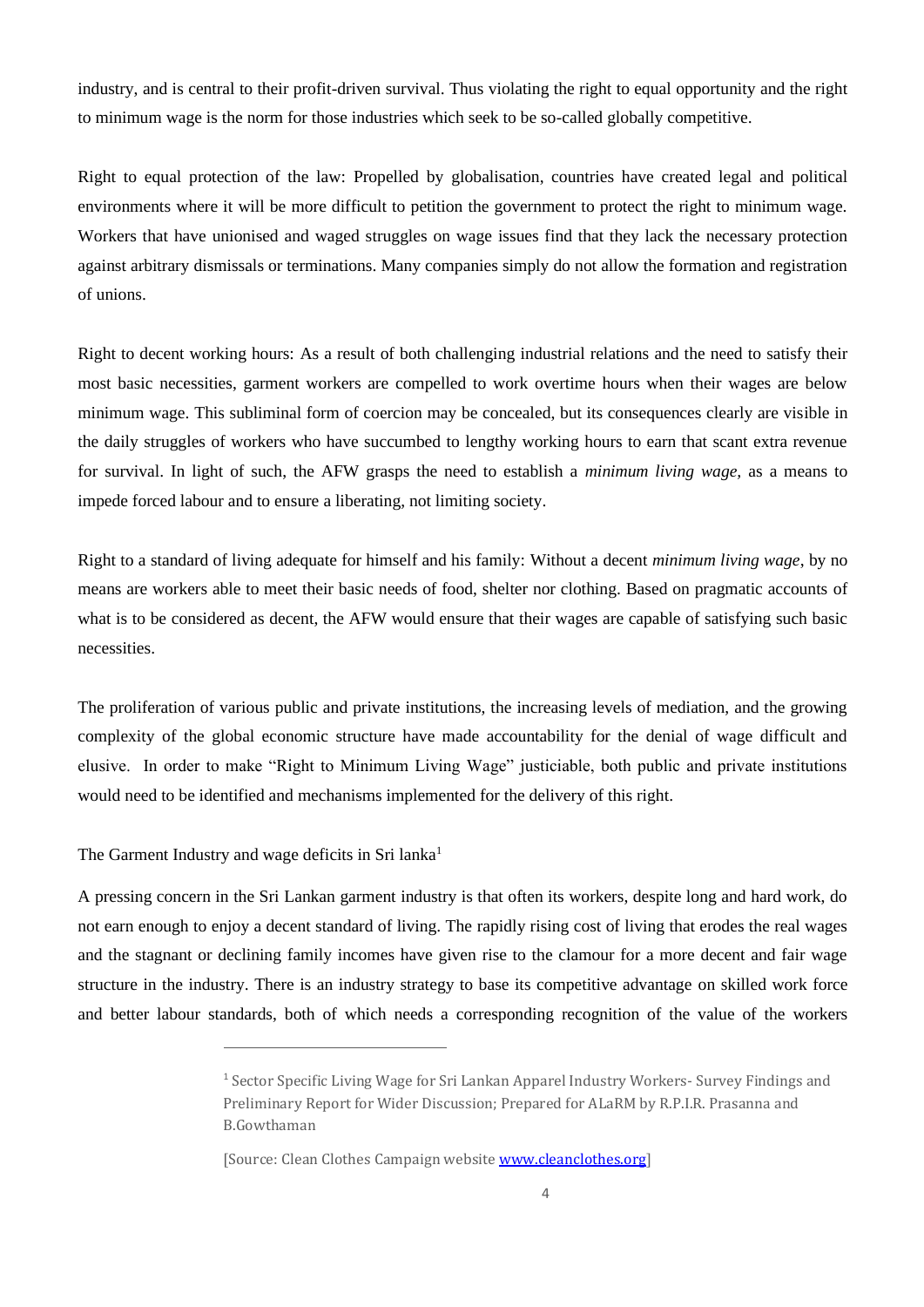through adequate, liveable and fair compensation. It is also apparent that workers incur several hidden costs arising from their employment in the garment industry, which is not readily apparent in the market determined wages. The anomaly of persistent vacancies in the Free Trade Zones while simultaneously retrenching in the districts probably is an indication that all is not well with our wage structure.

Ninety percent of garment workers are young women, working at the end of the supply chain, operating machines with the least protection, are most vulnerable to occupational hazards yet receive the lowest wages in comparison with other employees in the industry.

Approximately 70% of the workers have less than five years work experience. Often the reasons for such short terms of service are the poor wages, monotonous and hard working conditions, marriage and its consequences i.e. lack of employment opportunities for the spouse, lack of affordable accommodation for a family unit in close proximity to the work place, long hours of work which are not conducive to mothers with young children and a lack of social recognition for the apparel industry workers (Oxfam Community Aid Abroad - 2004).

In the context of Sri Lanka, the living wage in principle differs from the minimum wage and prevailing wage in that it specifically allows for an amount of savings to be included as a part of the wage demand. In the context of women workers in the garment sector one of their primary motives is to accumulate some durables during their working life in the sector. A final step is to embed this individual wage earner in the family unit and calculate a living wage that ensures an allowance for the living needs of dependents. All the definitions of living wage stress this responsibility.

### **The Petition:**

The Petitioner presents to the Peoples Tribunal on Living Wage as a Fundamental Right of Sri Lankan Garment Workers the following testimonies;

- 1. 6 case studies from women workers in the garment industry in Sri lanka
- 2. 2 case evidence to show the deficit in wages in sri lanka garment industry
- 3. Expert evidence on wages in the garment industry in Sri Lanka
- 4. Expert evidence on Asia Floor wage
- 5. Expert evidence on consumer response to the garment industry
- 6. Expert evidence on deficit in wages in Bangladesh in comparison
	- A. The Petitioner, through the People's Advocates, argues that there is a deficit in wages paid to the women workers in the garment sector in Sri Lanka, that the wages paid to the workers although, a minimum wage, falls far below a living wage standard that should provide adequate wages for basic food, clothing and accommodation, health, fuel and transport, education and communication and other expenses such as contribution to family, subscriptions such as to Trade unions, care for children and parents, and other social functions.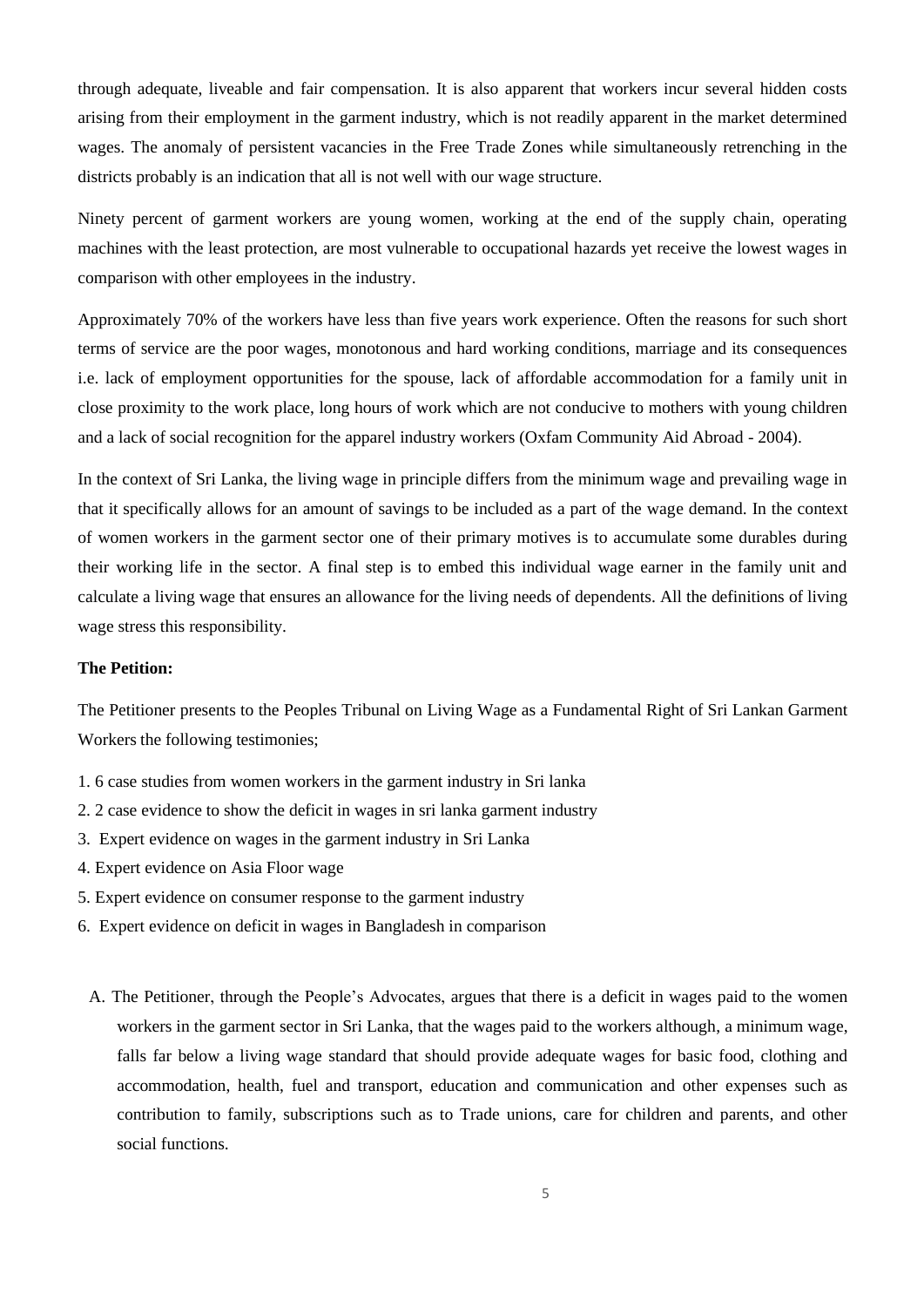- B. Petitioner argues that Sri Lanka is party to international standards including Core Conventions of the ILO, and have enacted laws and policies in line with these international standards. However there are problems with the process of implementation and compliance with the international standards and national laws and policies, with lacunas that allow employers to circumvent the law.
- C. The Petitioner argues workers in the garment industry are receiving poverty wages, in that over and above receiving wages far below a living wage, they work excessive hours, underpaid overtime and in poor and stressful working conditions. In addition, there is lack of access to social protection especially in informal employment; a lack of protection for women workers especially in relation to health and safety, sexual harassment, maternity and reproductive health, child care.
- D. The Petitioner confirms that garment workers are mostly women who are migrants, mothers, carers, young women, who have a double burden in society because they are both homemakers and economic providers. This deficit denies their dreams: for education, for professional development, for marriage, to have children, to care for their parents, to provide for their families, to build their own homes.
- E. The Petitioner argues that this wage regime removes the capacity of women garment workers to extricate themselves from the cycle of poverty, elevate their economic and political status, and maintian their dignity and self respect.
- F. The Petitioner will argue that it is the loss of living wage earnings for workers that correspond to a benefit in huge profits for the garment industry of today who have profited hugely from outsourcing production to low wage countries. This we will show in evidence gathered on the global supply chain and on working and living conditions that fall short of the decent labour standards.
- G. The petitioner argues that it is possible to provide a living wage and propose the Asia Floor wage as a living wage option that adequately meets the conditions for decent labour standards. Asia Floor Wage can be a solution to raising the wages of workers from the lowest rung of the industry, increase their bargaining power throughout the supply chain, in attenuating women's unequal bargaining power, gender wage gaps and in improving their well being.